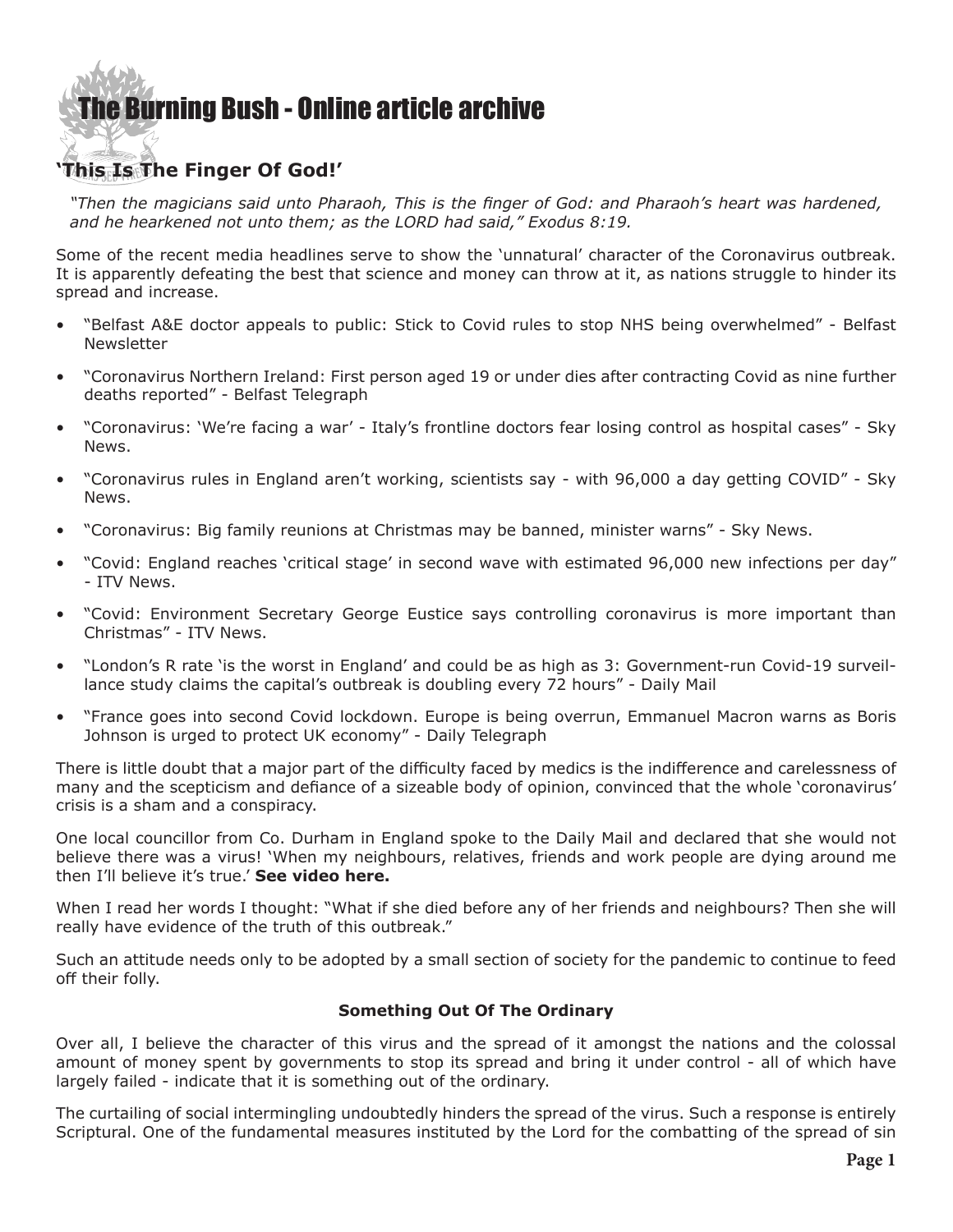# [The Burning Bush - Online article archive](http://www.ivanfoster.net)

was isolating the sinful from the righteous. Here are some examples. "Blessed is the man that walketh not in the counsel of the ungodly, nor standeth in the way of sinners, nor sitteth in the seat of the scornful," Psalm 1:1. "Let no man deceive you with vain words: for because of these things cometh the wrath of God upon the children of disobedience. Be not ye therefore partakers with them," Ephesians 5:6-7. "And have no fellowship with the unfruitful works of darkness, but rather reprove them," Ephesians 5:11. 2 Corinthians 6:14-17 reads: "Be ye not unequally yoked together with unbelievers: for what fellowship hath righteousness with unrighteousness? and what communion hath light with darkness?And what concord hath Christ with Belial? or what part hath he that believeth with an infidel? And what agreement hath the temple of God with idols? for ye are the temple of the living God; as God hath said, I will dwell in them, and walk in them; and I will be their God, and they shall be my people. Wherefore come out from among them, and be ye separate, saith the Lord, and touch not the unclean thing; and I will receive you, and will be a Father unto you, and ye shall be my sons and daughters, saith the Lord Almighty."

The control of infectious physical disease was based upon exactly the same principle. "Command the children of Israel, that they put out of the camp every leper, and every one that hath an issue, and whosoever is defiled by the dead: both male and female shall ye put out, without the camp shall ye put them; that they defile not their camps, in the midst whereof I dwell. And the children of Israel did so, and put them out without the camp: as the LORD spake unto Moses, so did the children of Israel," Numbers 5:2-4.

#### **Not Surprising**

I suppose it is not surprising in this age which has so blatantly turned its back upon God and His Word for such measures not to be readily embraced!

I have noted that the warnings against the Covid-19 virus and the measures deemed necessary for it being hindered, are treated exactly as have the warnings of the gospel about consequences of an even greater disease and plague - that of sin! "The soul that sinneth, it shall die," Ezekiel 18:20. That lies at the heart of the gospel message. "For all have sinned, and come short of the glory of God . . . For the wages of sin is death; but the gift of God is eternal life through Jesus Christ our Lord," Romans 3:3, 6:23.

Man has universally rejected that warning and disposed of it as a fable and as 'fake news'!

Indeed, in some places those who seek to live by the warnings about the virus and the wearing of face masks have been ridiculed and even physically attacked by the rejectors of the pandemic.

How like the attitude throughout the ages toward the gospel and those who have believed it! The actions of the Jewish mob against Stephen is a prime example of that inexcusable attitude. "Then they cried out with a loud voice, and stopped their ears, and ran upon him with one accord, and cast him out of the city, and stoned him: and the witnesses laid down their clothes at a young man's feet, whose name was Saul. And they stoned Stephen, calling upon God, and saying, Lord Jesus, receive my spirit. And he kneeled down, and cried with a loud voice, Lord, lay not this sin to their charge. And when he had said this, he fell asleep," Acts 7:57-60.

#### **The Price Of Rejection**

Rejecting the warnings of the dangers of this virus may bring death but many who reject the warnings will not suffer any ill-effects. However, it will not be so with the rejectors of the gospel! John the Baptist said: "He that believeth on the Son hath everlasting life: and he that believeth not the Son shall not see life; but the wrath of God abideth on him," John 3:36. The most famous verse in the Bible, the words of the Saviour to Nicodemus, declare in essence this same truth. "For God so loved the world, that he gave his only begotten Son, that whosoever believeth in him should not perish, but have everlasting life," John 3:16.

#### **The Text**

But, to return to the text at the beginning of this article. These are the words of the 'magicians' of Egypt as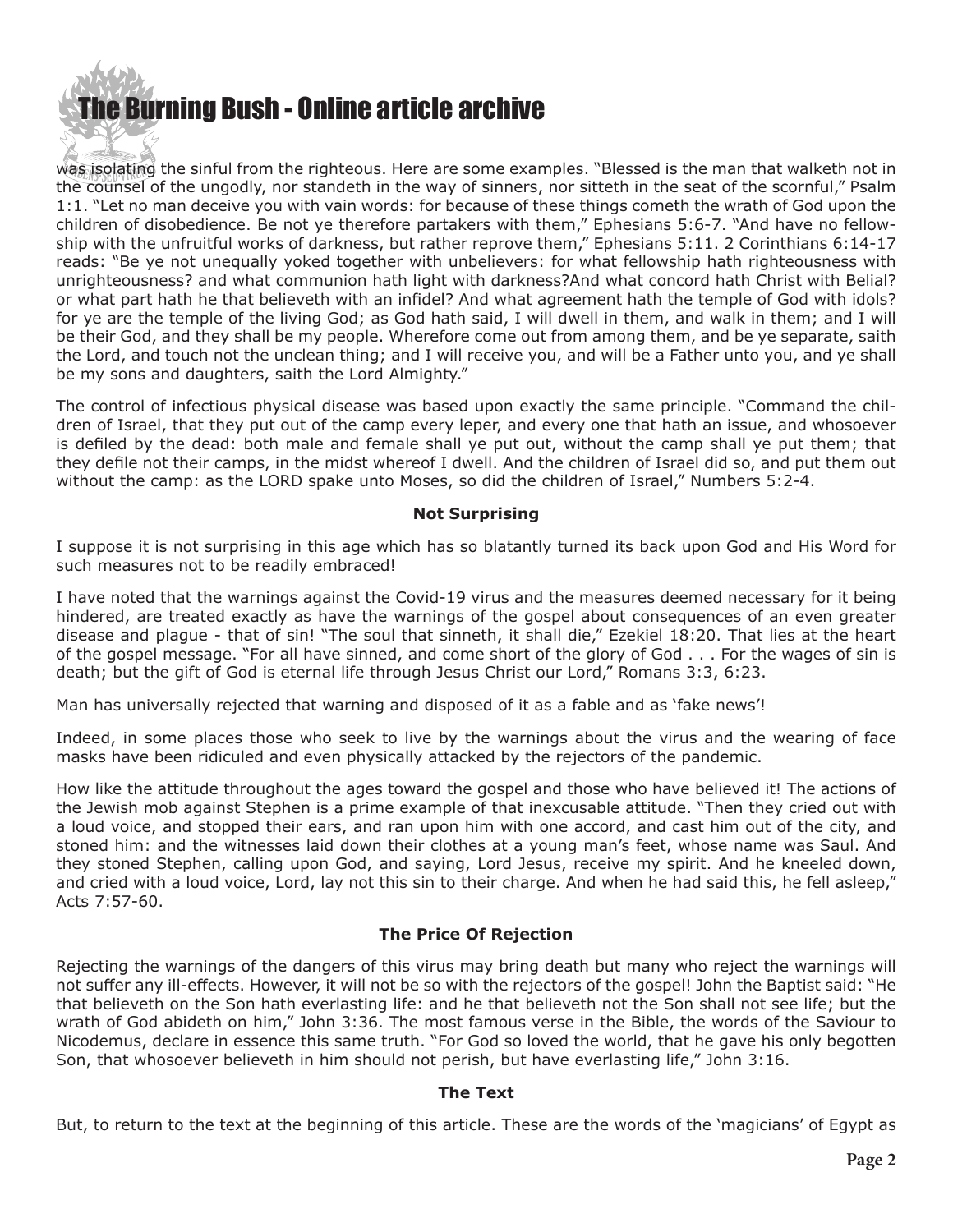

they looked upon the dreadful impact of the third of the ten plagues the Lord smote Egypt with, just prior to leading out His people and starting them on their journey to the promised land.

In the Bible, there is a process of revelation termed 'progressive'. It is the method applied in schools universally. What a child learns in its first year in school contains the basics of what is systematically enlarged upon in successive years.

Well, such is the Lord's method instructing His people in His truth. Isaiah the prophet gave the Old Testament era one of the clearest revelations of the character of the Redeemer and His work (Isaiah 53). But is only when that same portion is taken up by the New Testament preacher, Philip, that the actual name of the Redeemer is given. "And Philip ran thither to him, and heard him read the prophet Esaias, and said, Understandest thou what thou readest? And he said, How can I, except some man should guide me? And he desired Philip that he would come up and sit with him. The place of the scripture which he read was this, He was led as a sheep to the slaughter; and like a lamb dumb before his shearer, so opened he not his mouth: in his humiliation his judgment was taken away: and who shall declare his generation? for his life is taken from the earth. (Isaiah 53:7-8) And the eunuch answered Philip, and said, I pray thee, of whom speaketh the prophet this? of himself, or of some other man? Then Philip opened his mouth, and began at the same scripture, and preached unto him Jesus," Acts 8:30-35.

The Lord not only repeats and enlarges upon His revelation of His will and purpose amongst men, but He has so often given us pictures of the future in events in the past.

The Lord Jesus indicates the employment of this method by His Father. "And as it was in the days of Noe (Noah), so shall it be also in the days of the Son of man. They did eat, they drank, they married wives, they were given in marriage, until the day that Noe entered into the ark, and the flood came, and destroyed them all. Likewise also as it was in the days of Lot; they did eat, they drank, they bought, they sold, they planted, they builded; but the same day that Lot went out of Sodom it rained fire and brimstone from heaven, and destroyed them all. Even thus shall it be in the day when the Son of man is revealed," Luke 17:26-30.

Here then we have a picture of what will happen when the time of Christ's return comes about. There will be events and circumstances similar to those which pertained in the days of Noah and also of Lot.

In the events in Egypt before the Exodus and God's intervention to the delivering of His people out of bondage and from under the cruel regime of Pharaoh, there were the plagues.

I say that the world will see a repeat of that but on a much larger scale.

The Book of the Revelation is a book containing a record of things which lie in the future but which when once they begin to take place will be fulfilled quickly. "The Revelation of Jesus Christ, which God gave unto him, to shew unto his servants things which must shortly come to pass; and he sent and signified it by his angel unto his servant John," Revelation 1:1.

In that book we have the events which will come about in the world just before the return of the Lord Jesus in a fashion as stated by Paul: "And to you who are troubled rest with us, when the Lord Jesus shall be revealed from heaven with his mighty angels, in flaming fire taking vengeance on them that know not God, and that obey not the gospel of our Lord Jesus Christ," 2 Thessalonians 1:7-8.

There is a time of pestilence and plague coming upon this world, brought on by the increasing rejection of God and the blaspheming of His name.

Surely we see these trends happening today. Never was man more bold in his defiance of God than in this age. That will not go unchallenged!

The last three and half years of this age will see the emergence of one termed 'the beast', who will occupy a dominant political and commercial position within the nations that will occupy the territory of the old Ro-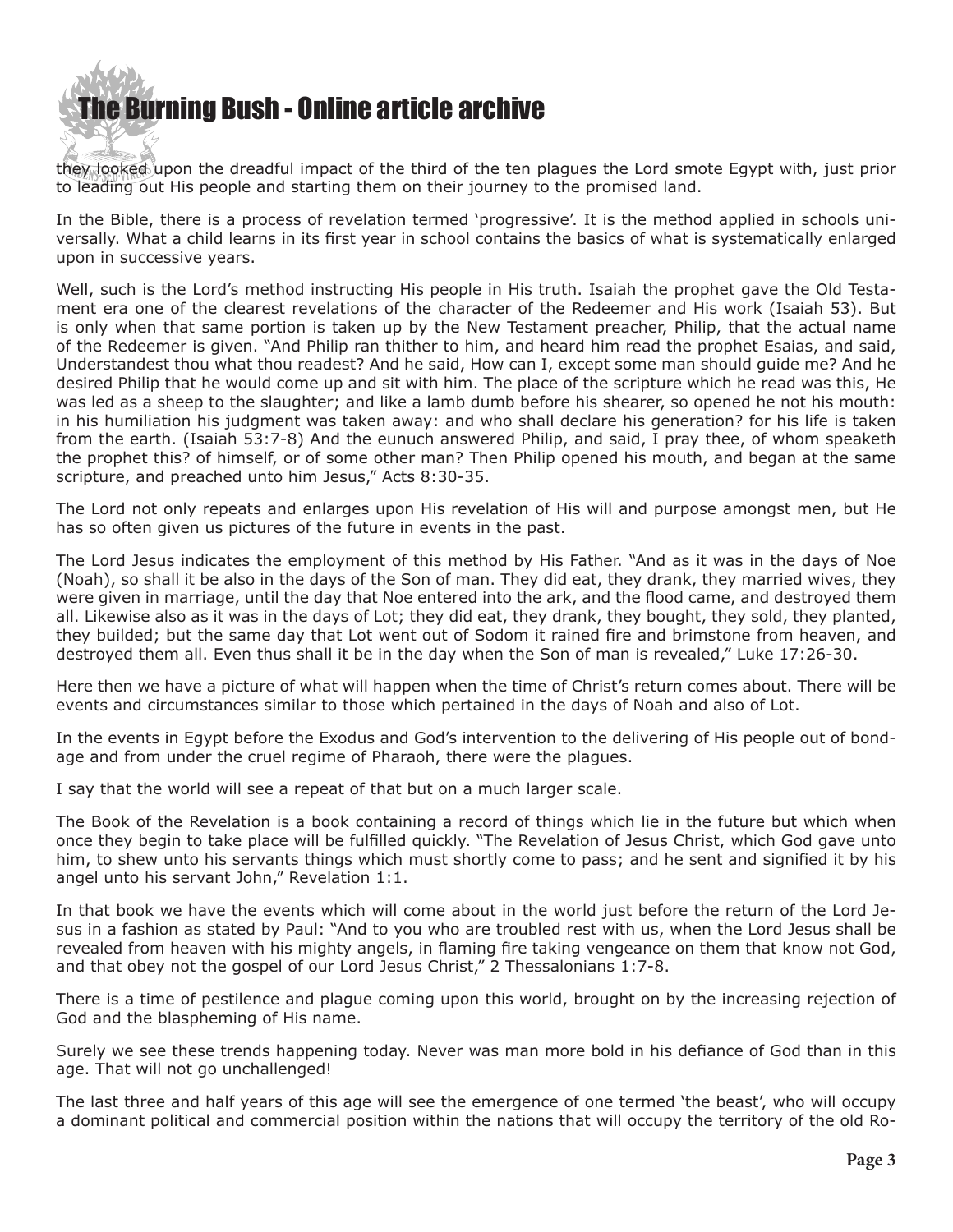

It is said of him, Revelation 13:5: "And there was given unto him a mouth speaking great things and blasphemies; and power was given unto him to continue forty and two months." The wicked blasphemies that will fill his mouth are already echoing amongst the nations today in preparation for that time.

As David responded to the blasphemous words of Goliath, so the Saviour will respond to 'the beast's' blasphemies.

The Lord will smite his territories in preparation for His smiting of him personally. This will be a repeat of the judging of Egypt before the destruction of Pharaoh and his army at the Red Sea.

"And the children of Israel went into the midst of the sea upon the dry ground: and the waters were a wall unto them on their right hand, and on their left. And the Egyptians pursued, and went in after them to the midst of the sea, even all Pharaoh's horses, his chariots, and his horsemen. And it came to pass, that in the morning watch the LORD looked unto the host of the Egyptians through the pillar of fire and of the cloud, and troubled the host of the Egyptians, and took off their chariot wheels, that they drave them heavily: so that the Egyptians said, Let us flee from the face of Israel; for the LORD fighteth for them against the Egyptians. And the LORD said unto Moses, Stretch out thine hand over the sea, that the waters may come again upon the Egyptians, upon their chariots, and upon their horsemen. And Moses stretched forth his hand over the sea, and the sea returned to his strength when the morning appeared; and the Egyptians fled against it; and the LORD overthrew the Egyptians in the midst of the sea. And the waters returned, and covered the chariots, and the horsemen, and all the host of Pharaoh that came into the sea after them; there remained not so much as one of them," Exodus 14:22-28.

I repeat, there will be a like series of events at the end of this age, just before the Lord Jesus come to take up His Kingdom and destroy His enemies.

Consider these words: "And I looked, and behold a white cloud, and upon the cloud one sat like unto the Son of man, having on his head a golden crown, and in his hand a sharp sickle. And another angel came out of the temple, crying with a loud voice to him that sat on the cloud, Thrust in thy sickle, and reap: for the time is come for thee to reap; for the harvest of the earth is ripe. And he that sat on the cloud thrust in his sickle on the earth; and the earth was reaped," Revelation 14:14-16.

That indicates the 'time' of the events here recorded. In the next chapter we read: "And after that I looked, and, behold, the temple of the tabernacle of the testimony in heaven was opened: and the seven angels came out of the temple, having the seven plagues, clothed in pure and white linen, and having their breasts girded with golden girdles. And one of the four beasts gave unto the seven angels seven golden vials full of the wrath of God, who liveth for ever and ever. And the temple was filled with smoke from the glory of God, and from his power; and no man was able to enter into the temple, till the seven plagues of the seven angels were fulfilled," Revelation 15:5-8.

Plagues are to be visited upon wicked men prior to the end-time 'Exodus' and the destruction of the latterday 'Pharaoh'!

#### **Foreshadowing**

I am of a mind to believe that the attitude displayed by many toward the Covid-19 virus is but a foreshadowing of the attitude that we read that men, wicked, unbelieving men will show toward the judgments that God will visit upon the earth before the return of Christ.

"And I heard a great voice out of the temple saying to the seven angels, Go your ways, and pour out the vials of the wrath of God upon the earth," Revelation 6:1. There then follows descriptions of the outpouring of the plagues of God. The verses 8-11 are especially to be noted. "And the fourth angel poured out his vial upon the sun; and power was given unto him to scorch men with fire. And men were scorched with great heat,